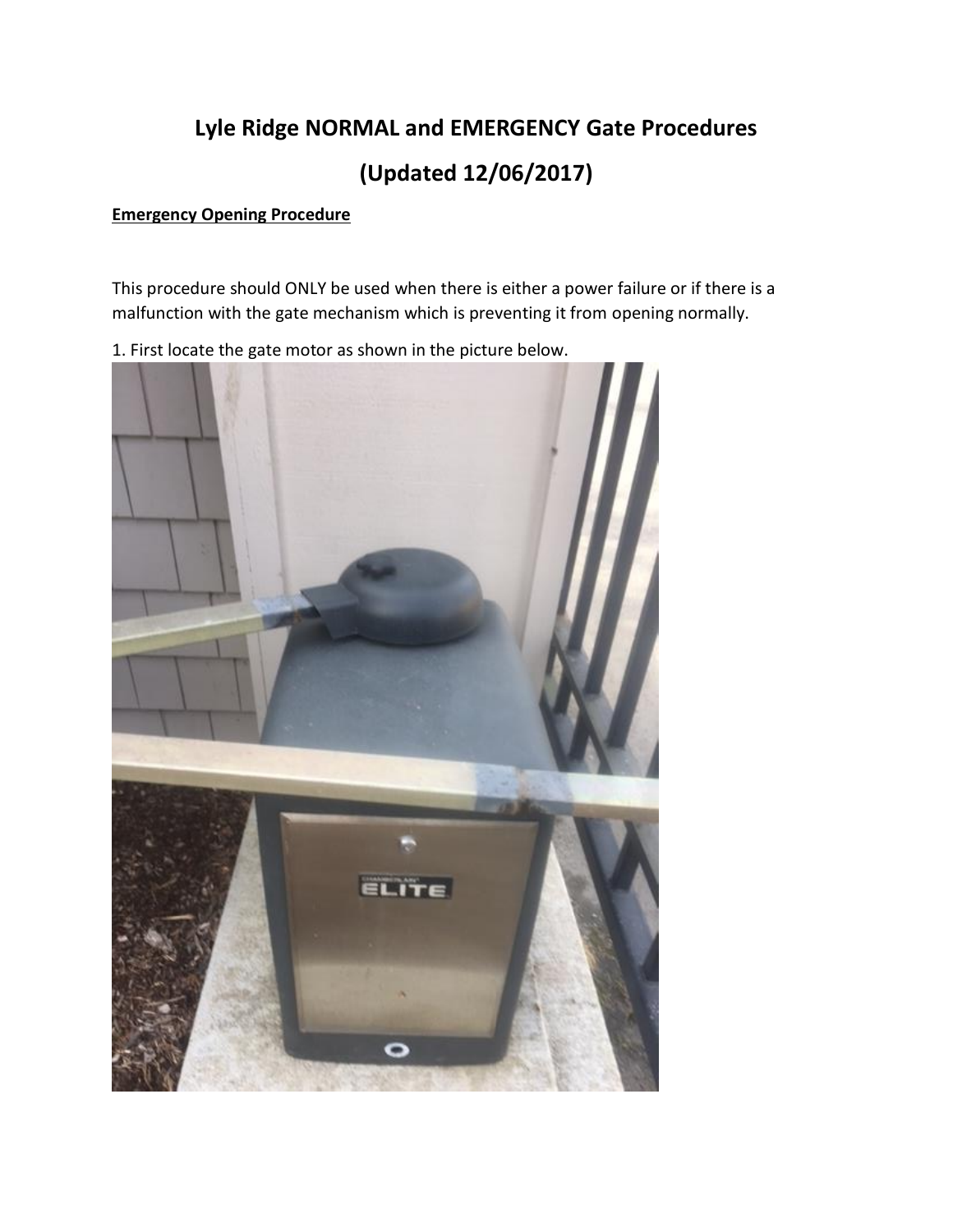2. Remove the cover fastener as shown in the two pictures below.

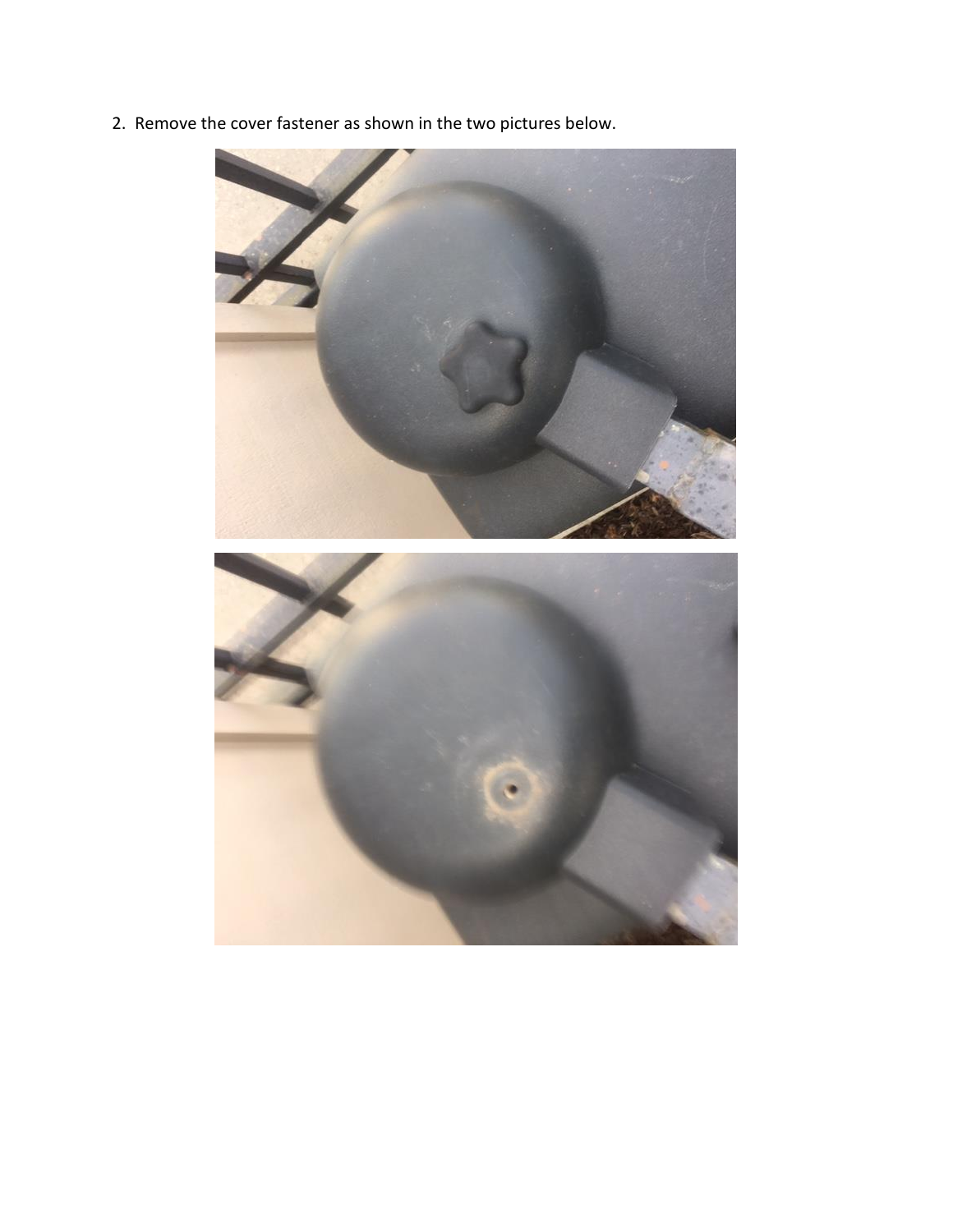3. Remove the cover to locate the "Red" lever which when rotated to the vertical position as shown below, the attachment will loosen and will allow the gate to swing open or closed. The gate will have to be pushed or pulled to position it to the desired location.

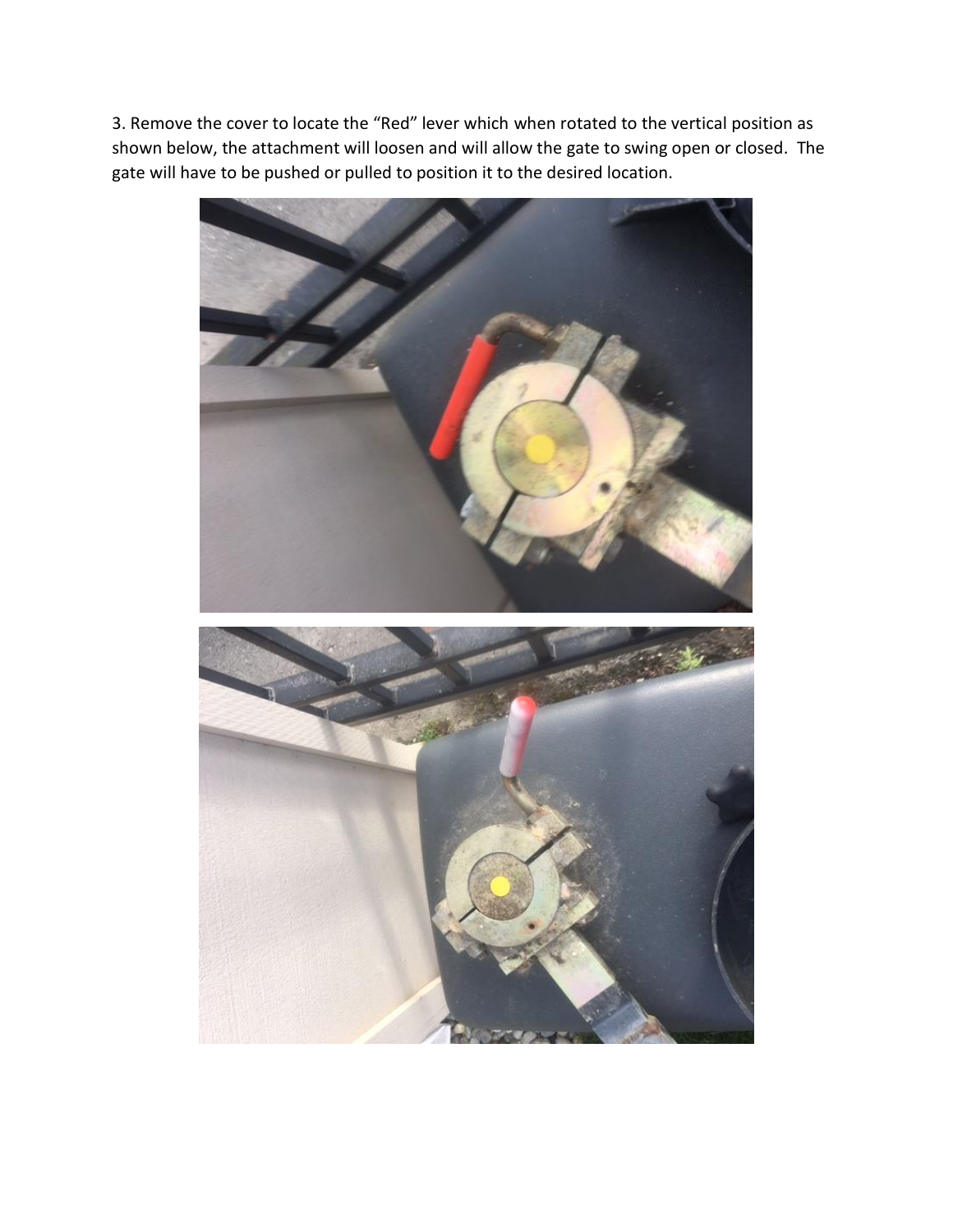4. Once the gate is open please leave it in that configuration and position, and e-mail, text or phone me a[t robertcoughlin87@yahoo.com](mailto:robertcoughlin87@yahoo.com) or 360-630-0488 and I will take care of resetting the gate for normal operation when the power is restored or mechanism repaired.

## **Normal Operating Procedures**

**Neighborhood security.** I would like to remind all members that a year ago around this same time the members expressed concerns about the gate being open all day, thereby increasing the possibility of non-members having access to our community and your front porch, exposing your holiday delivery from Amazon to theft. If I remember correctly, the desire to increase the security was a result of missing packages that were recorded as delivered. I hate to have to make this report but I have been informed of three incidents of missing packages this season. The only explanation for the missing packages that I can think of could be a mistake and never shipped, a delivery to the wrong house, the package was lost or theft. Not much we can do about the first 3, but we certainly can do more to prevent theft. The way we can do better at preventing theft in our community is to ensure the people who have access to our community are only those we know and trust. Unfortunately, we can never eliminate crime entirely because they can walk in around the gate, but if we follow some basic security rules as it pertains to access in our community, our combined efforts will make it more difficult to occur.

How do we do this? We reduce the likelihood of untrusted people entering our community by limiting access to only those people who we know and trust. Access can only be provided by members in 4 ways.

**Personal Identification Number (PIN):** Every member has been assigned a PIN to enter the gate. Every time this PIN is used to enter the gate the date/time information is recorded in the gate data base. This provides an added layer of security for all members by recording entry data that may be used to help correlate access to the time of an event of interest. The PIN should only be used by the Member and/or those who the member knows well and trusts. The pizza delivery man does not meet the level to obtain a member's PIN to gain entrance (Pizza delivery man instructions are in the paragraph labeled Gate Call Entrance). PINs are also issued to companies that make repeated deliveries (i.e. Garbage, propane, Fedex, UPS, Water delivery, or your personal home cleaning service. landscaping and lawn care, etc.). These companies all have a PIN that they use only for their company. If you have a company that provides a service to you on a frequent and recurring basis, all I need is the company name, phone number and address and I will assign that company their own PIN (e-mail, phone or text me at [robertcoughlin87@yahoo.com,](mailto:robertcoughlin87@yahoo.com) or 360-630-0488). The bottom line is if you have given your PIN to anyone who you don't personally know and trust, please contact me so I can assign a new PIN, just like you would do if your PIN for your home security system was compromised. Finally, when homes are sold, the previous member's PIN is deleted from the system.

**Gate Call Entrance:** This procedure is used to let those people enter our development who you do not personally know, but you have arranged their visit. Examples would be the Pizza Delivery Person, a Pluming Repairman, a Locksmith etc. How do you do this? Tell the person that is coming to see you that you live in a gated community, and they will need to follow the instructions that are posted on the gate control panel gain access. They will follow the directions to call your home from the panel, you can talk to them and they can talk to you (your caller ID will say Lyle Ridge). When you verify this person is the one you are expecting, dial "9" on your phone and the gate will open and the call will end.

**Garage Door Opener Gate Controller:** This is an added feature provided to our members for convenience, and a Gate Opener can be purchased by e-mail, text or phone message to [\(robertcoughlin87@yahoo.com,](mailto:robertcoughlin87@yahoo.com) or 360-630-0488).